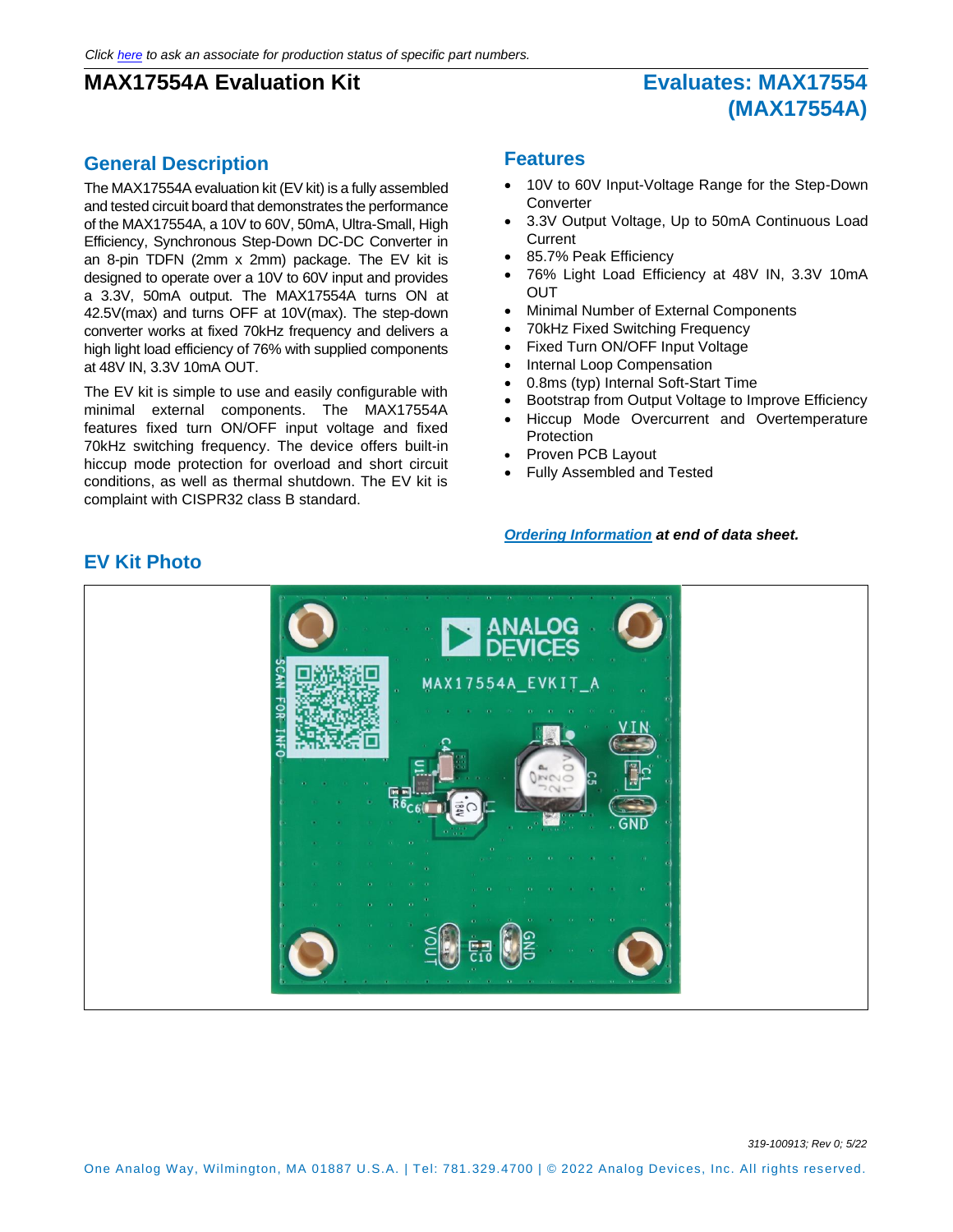### **Quick Start**

### **Configuration Diagram**



<span id="page-1-0"></span>*Figure 1. MAX17554A EV Kit Setup Diagram*

#### **Required Equipment**

- MAX17554AEVKIT#
- 60V adjustable, 0.5A DC power supply
- Load resistors capable of sinking up to 50mA at 3.3V
- Digital multimeters (DMM)

#### **Evkit Setup and Procedure**

A typical bench setup for the MAX17554A EV kit is shown in *[Figure 1](#page-1-0)*.

The EV kit is fully assembled and tested. Follow the steps to verify and test the operation of individual converters.

#### **Warning:**

- Do not turn on the power supply until all connections are completed.
- Do not touch any part of the circuit with bare hands or conductive materials when powered up.
- Make sure all high-voltage capacitors are fully discharged before handling. Allow five minutes after disconnecting the input power source before touching circuit parts.

#### **Equipment Setup and Procedure**

- 1. Set the power supply to a voltage between 42.5V and 60V. Disable the power supply.
- 2. Connect the positive terminal of the power supply to the VIN PCB pad and the negative terminal to the nearest GND PCB pad. Connect the positive terminal of the 50mA load to the VOUT PCB pad and the negative terminal to the nearest GND PCB pad.
- 3. Set the digital multimeter to voltage mode and connect across the VOUT PCB pad and the nearest GND PCB pad.
- 4. Enable the power supply.
- 5. Verify that the output voltmeter displays 3.3V and, if required, measure the output current using a DMM in ammeter mode.
- 6. If required, vary the input voltage from 10V to 60V, the load current from 0mA to 50mA, and verify that the output voltage is 3.3V with respect to GND.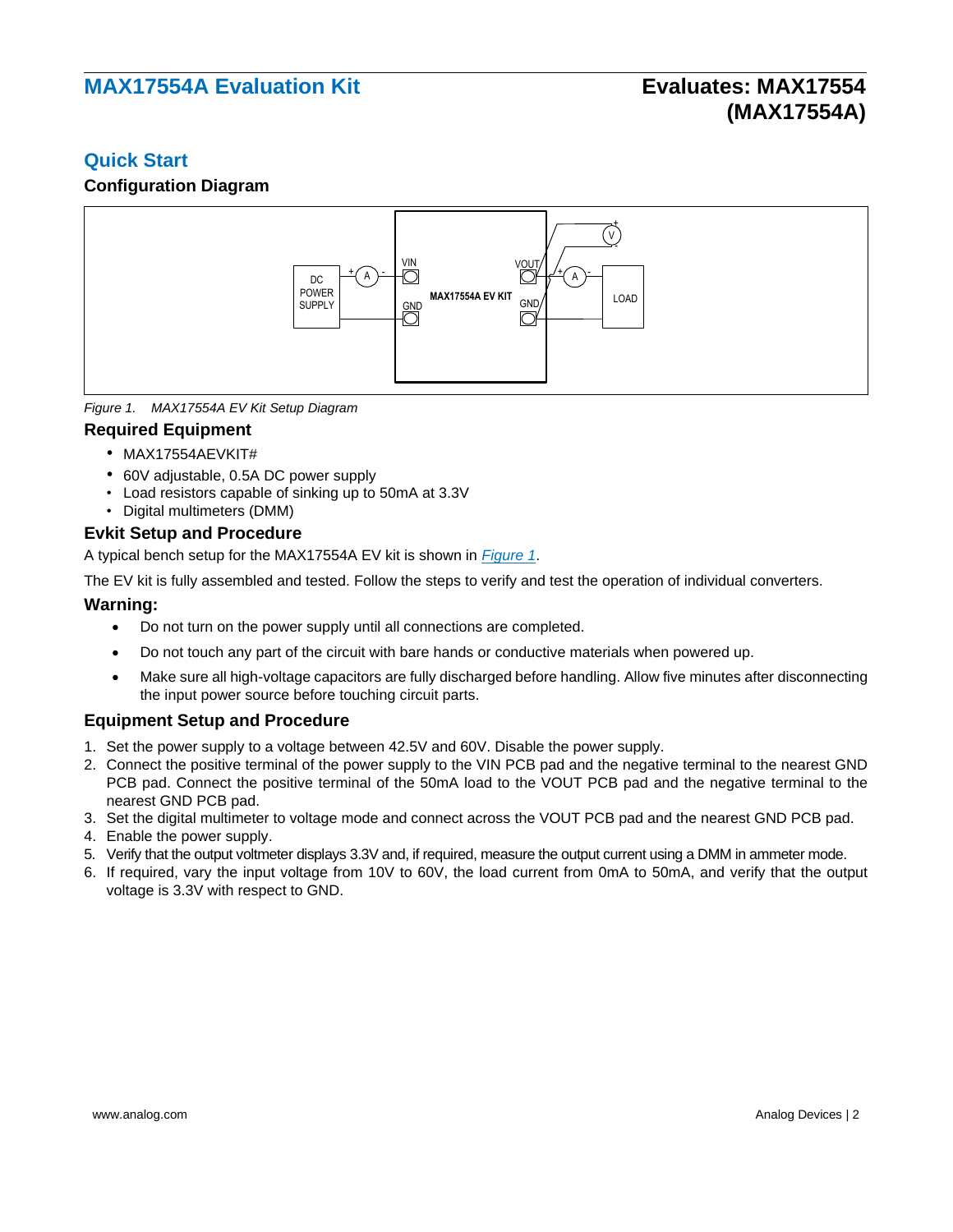# **(MAX17554A)**

### **Detailed Description**

The MAX17554A EV kit provides a proven design to evaluate the MAX17554A, a 10V to 60V, 50mA ultra-small, high efficiency, synchronous step-down DC-DC converter. The EV kit comes with installed components for delivering 3.3V, 50mA (max) output current from a 10V to 60V input. The MAX17554A switch at a fixed frequency of 70kHz. The EV kit can also be used to verify the output overload or short circuit protection and thermal shutdown protection. Refer to the MAX17554A IC data sheet to change the EV kit configuration to a different specification.

### **Hot Plug-In and Long Input Cables**

The MAX17554AEVKIT# PCB layout provides an optional electrolytic capacitor (C5). This capacitor limits the peak voltage at the input of the converter when the DC input source is hot-plugged to the EV kit input terminals with long input cables. The equivalent series resistance (ESR) of the electrolytic capacitor dampens the oscillations caused by interaction between the inductance of the long input cables and the ceramic capacitors at the buck converter input.

#### **Electromagnetic Interference**

Compliance to conducted emission (CE) standards requires an electromagnetic interference (EMI) filter at the input of a switching power converter. The EMI filter attenuates high-frequency currents drawn by the switching power converter and limits the noise injected back into the input power source.

The MAX17554AEVKIT# has designated footprints for the placement of conducted EMI filter components as per the bill of materials (BOM). Use of these filter components results in lower conducted EMI below CISPR32 Class B limits. Cut open the trace at L2 before installing conducted EMI filter components. The EV kit layout is also designed to limit radiated emissions from switching nodes of the power converter and complies with CISPR32 Class B RE limits.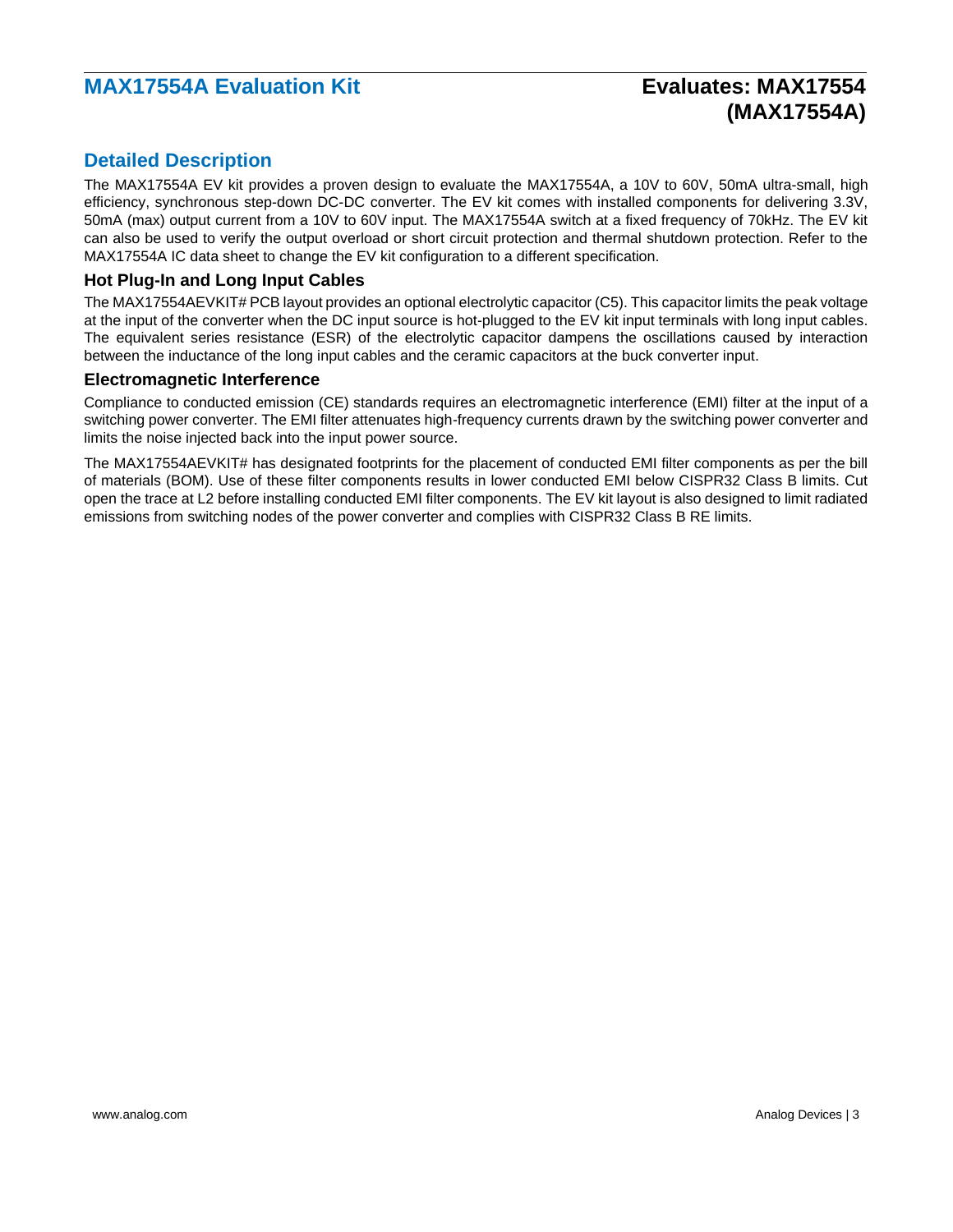# **(MAX17554A)**

## **Typical Operating Characteristics**



























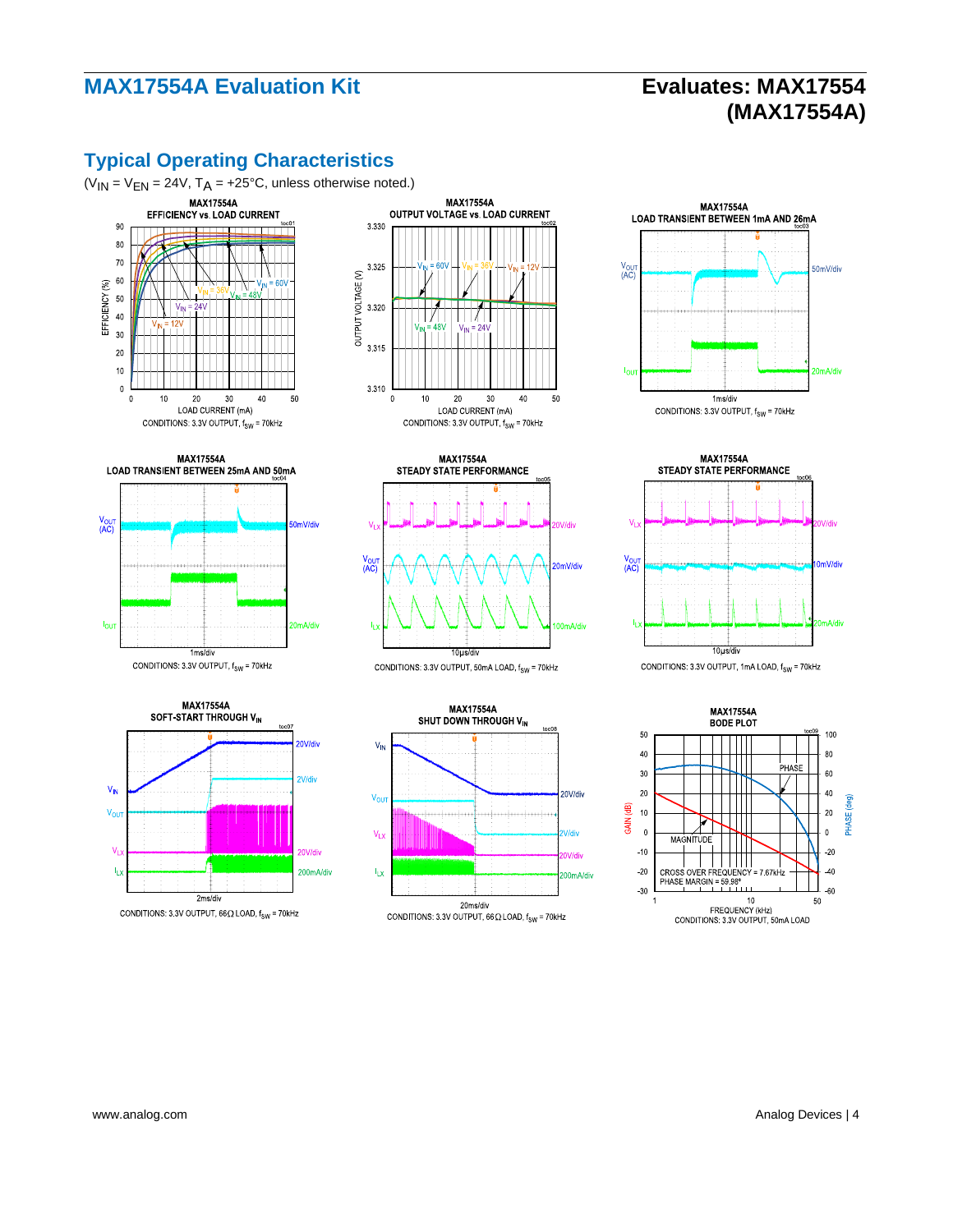# **(MAX17554A)**

| <b>ITEM</b>     | QTY      | <b>DESIGNATOR</b> | <b>DESCRIPTION</b>                              | <b>MANUFACTURER PART NUMBER</b> |
|-----------------|----------|-------------------|-------------------------------------------------|---------------------------------|
|                 |          | C <sub>1</sub>    | 0.1µF, 10%, 100V, X7R, Ceramic capacitor (0603) | MURATA GRM188R72A104KA35        |
| 2               | 1        | C4                | 1µF, 10%, 100V, X7R, Ceramic capacitor (1206)   | TDK C3216X7R2A105K160AA         |
| 3               |          | C <sub>5</sub>    | 22µF, 20%, 100V, Electrolytic capacitor         | PANASONIC EEE-TG2A220UP         |
| 4               | 1        | C <sub>6</sub>    | 22µF, 10%, 6.3V, X7R, Ceramic capacitor (0805)  | MURATA GRM21BZ70J226ME44        |
| 5               |          | C <sub>10</sub>   | 0.1µF, 10%, 16V, X7R, Ceramic capacitor (0402)  | MURATA GRM155R71C104KA88        |
| 6               |          | R <sub>6</sub>    | $0\Omega$ , 1/10W, resistor (0402)              | PANASONIC ERJ-2GE0R00           |
| 7               |          | L1                | INDUCTOR, 180µH, 0.27A                          | COILCRAFT LPS4018-184MR         |
| 8               | 1        | U1                | 10V to 60V, 50mA, Step-Down DC-DC Converter     | MAXIM MAX17554AATA+             |
| 9               | 0        | L2                | INDUCTOR, 15µH, 0.58A                           | COILCRAFT LPS3015-153MR         |
| 10 <sup>1</sup> | 0        | C <sub>2</sub>    | 4.7µF, 10%, 100V, X7R, Ceramic capacitor (1206) | MURATA GRM31CZ72A475KE11        |
| 11              | $\Omega$ | C <sub>8</sub>    | Ceramic capacitor (1206)                        | NA.                             |

### **MAX17554A EV Kit Bill of Materials**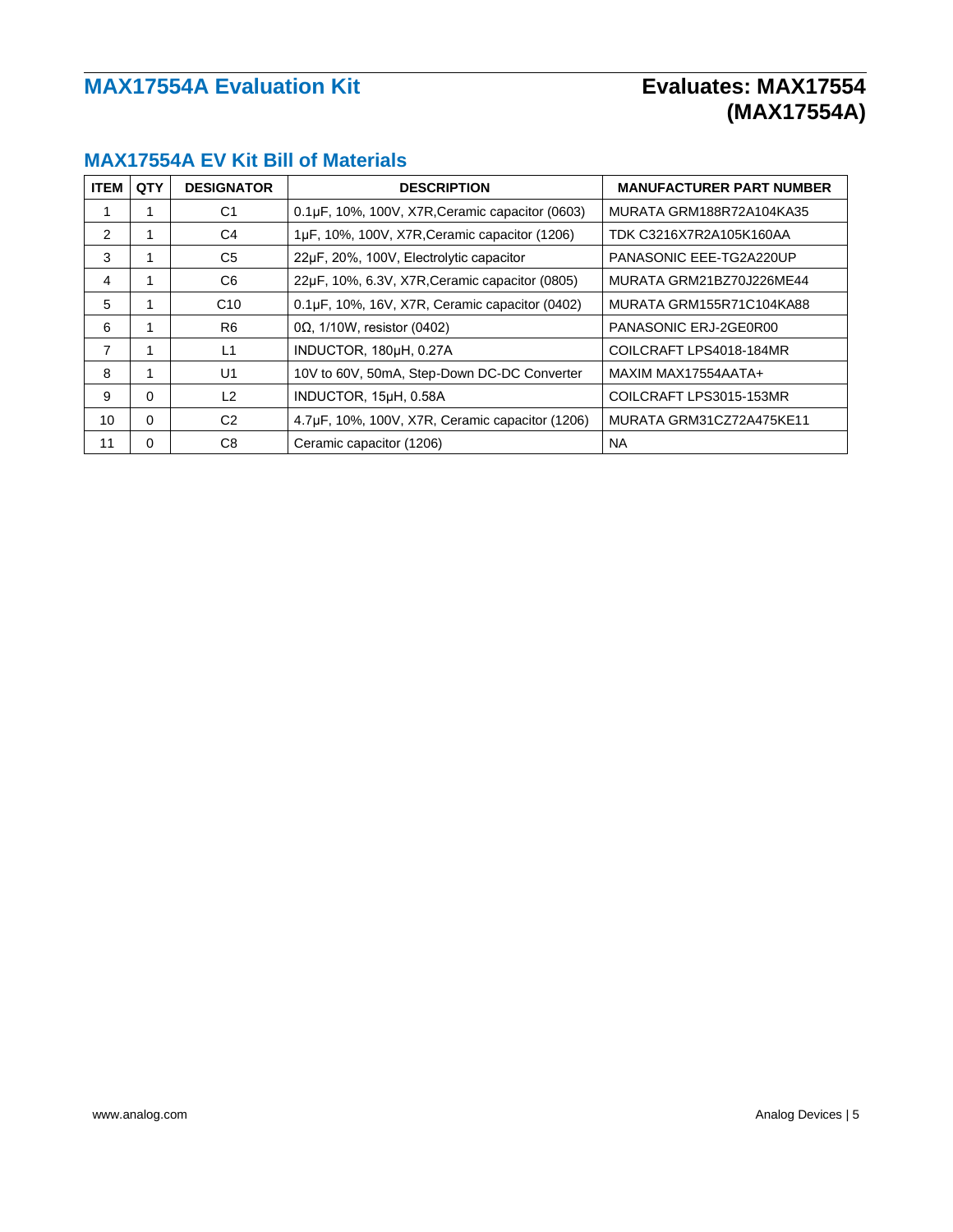# **(MAX17554A)**

## **MAX17554A EV Kit Schematic**



www.analog.com **Analog Devices | 6**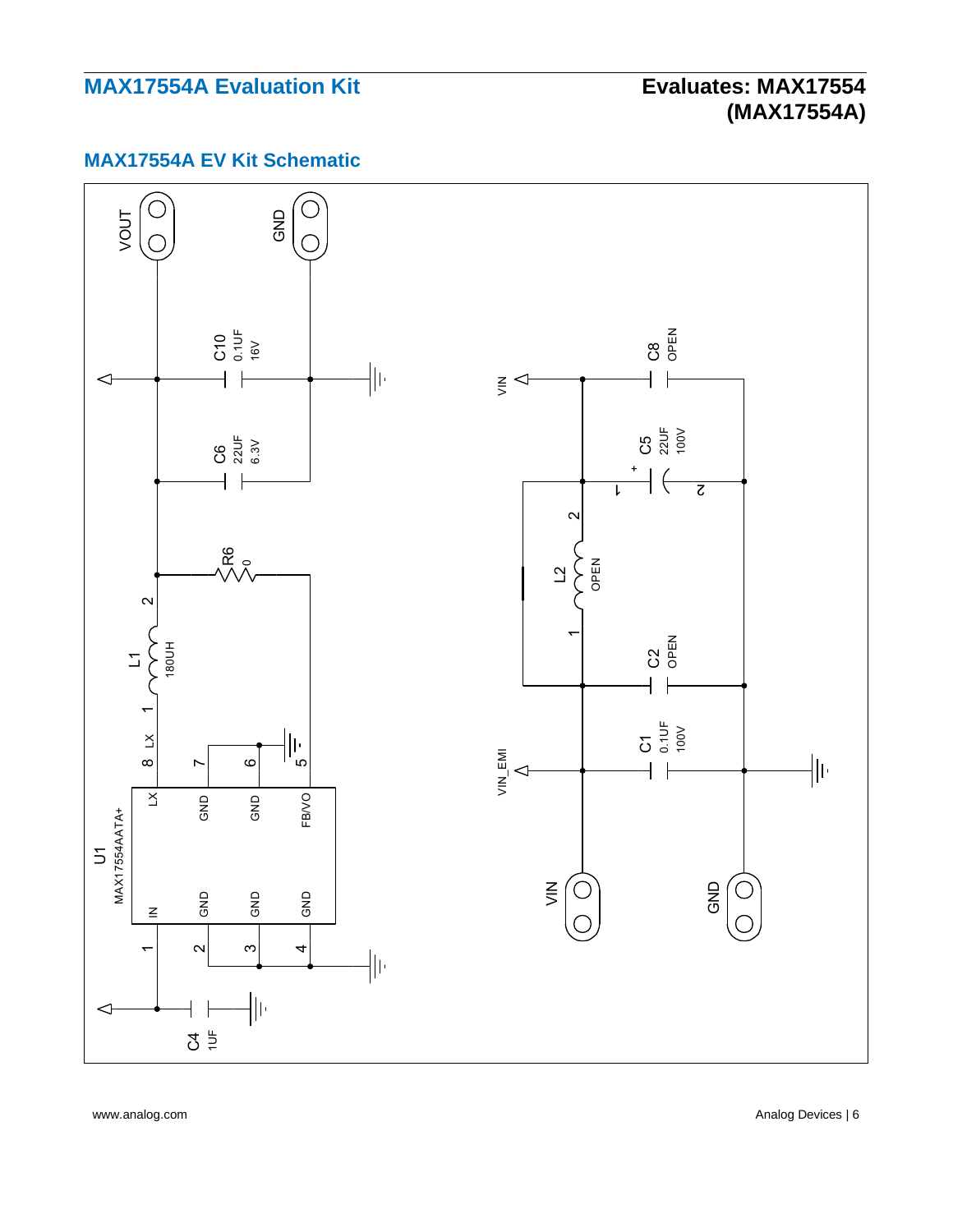# **(MAX17554A)**

### **MAX17554A EV Kit PCB Layout**



*MAX17554A EV Kit PCB Layout—Top Silkscreen MAX17554A EV Kit PCB Layout—Top Layer*



*MAX17554A EV Kit PCB Layout—Layer 2 MAX17554A EV Kit PCB Layout—Layer 3*

| ٥<br>٥<br>٥                             | c<br>c<br>o<br>o<br>0.0.0.0.0<br>$\ddot{\phantom{0}}$<br>$\ddot{\phantom{0}}$ | $\circ$<br>c                 | $\bullet$<br>$\circ$<br>o<br>٥<br>٥<br>$\bullet$<br>٥<br>ċ | ö<br>n<br>٥<br>$\circ$<br>ö |
|-----------------------------------------|-------------------------------------------------------------------------------|------------------------------|------------------------------------------------------------|-----------------------------|
| ó<br>ö<br>٥<br>۰<br>b<br>o              | ö<br>۰<br>$\circ$<br>۰                                                        | ٥<br>ó<br>۰                  | ا ه<br>$\bullet$<br>d<br>d<br>$\bullet$                    | a<br>٠                      |
| ٥<br>٥<br>٥<br>n<br>٥<br>٥<br>$\bullet$ | $\circ$<br>۰<br>$\ddot{\phantom{0}}$<br>۰<br>۰<br>$\ddot{\phantom{0}}$        | Ï<br>Ê<br>å<br>Ξ<br>٥.,<br>٥ | c                                                          |                             |
| ۰<br>ö<br>٠<br>o<br>$\bullet$<br>d<br>۰ | c                                                                             | ۰<br>d<br>o<br>$\circ$<br>ö  | ٥<br>$\ddot{\phantom{0}}$<br>٥                             | ۰                           |
|                                         |                                                                               | c<br>٥<br>o                  | c                                                          |                             |

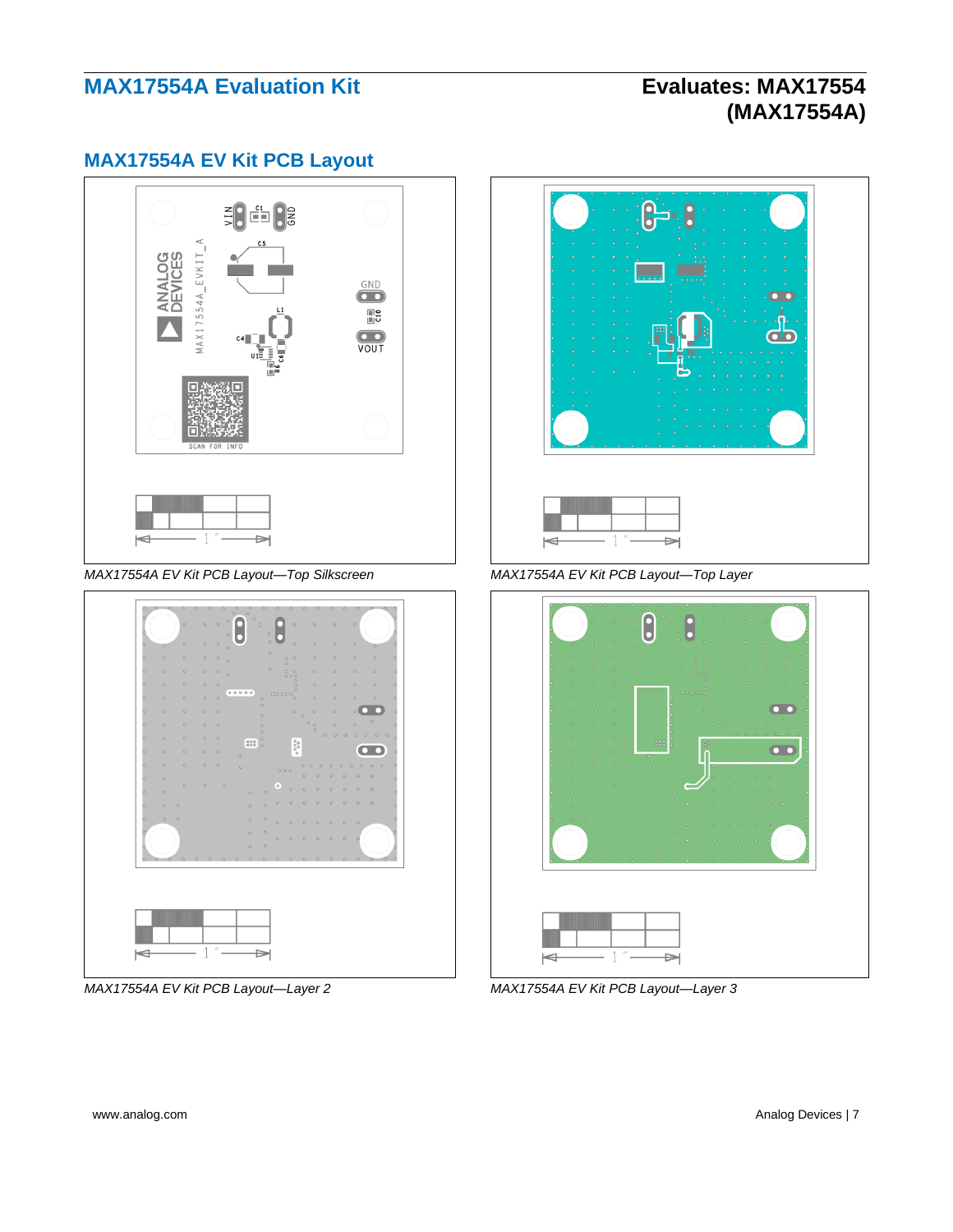# **(MAX17554A)**

## **MAX17554A EV Kit PCB Layout (continued)**





*MAX17554A EV Kit PCB Layout—Bottom Layer MAX17554A EV Kit PCB Layout—Bottom Silkscreen*

## <span id="page-7-0"></span>**Ordering Information**

| <b>PART NUMBER</b> | <b>TYPE</b> |
|--------------------|-------------|
| MAX17554AEVKIT#    | FV Kit      |

*#Denotes RoHS compliance.*

## **Component Suppliers**

| <b>SUPPLIER</b>        | <b>WEBSITE</b>    |
|------------------------|-------------------|
| Coilcraft Inc          | www.coilcraft.com |
| Murata Americas        | www.murata.com    |
| Vishay Intertechnology | www.vishay.com    |
| Panasonic Corp         | www.panasonic.com |